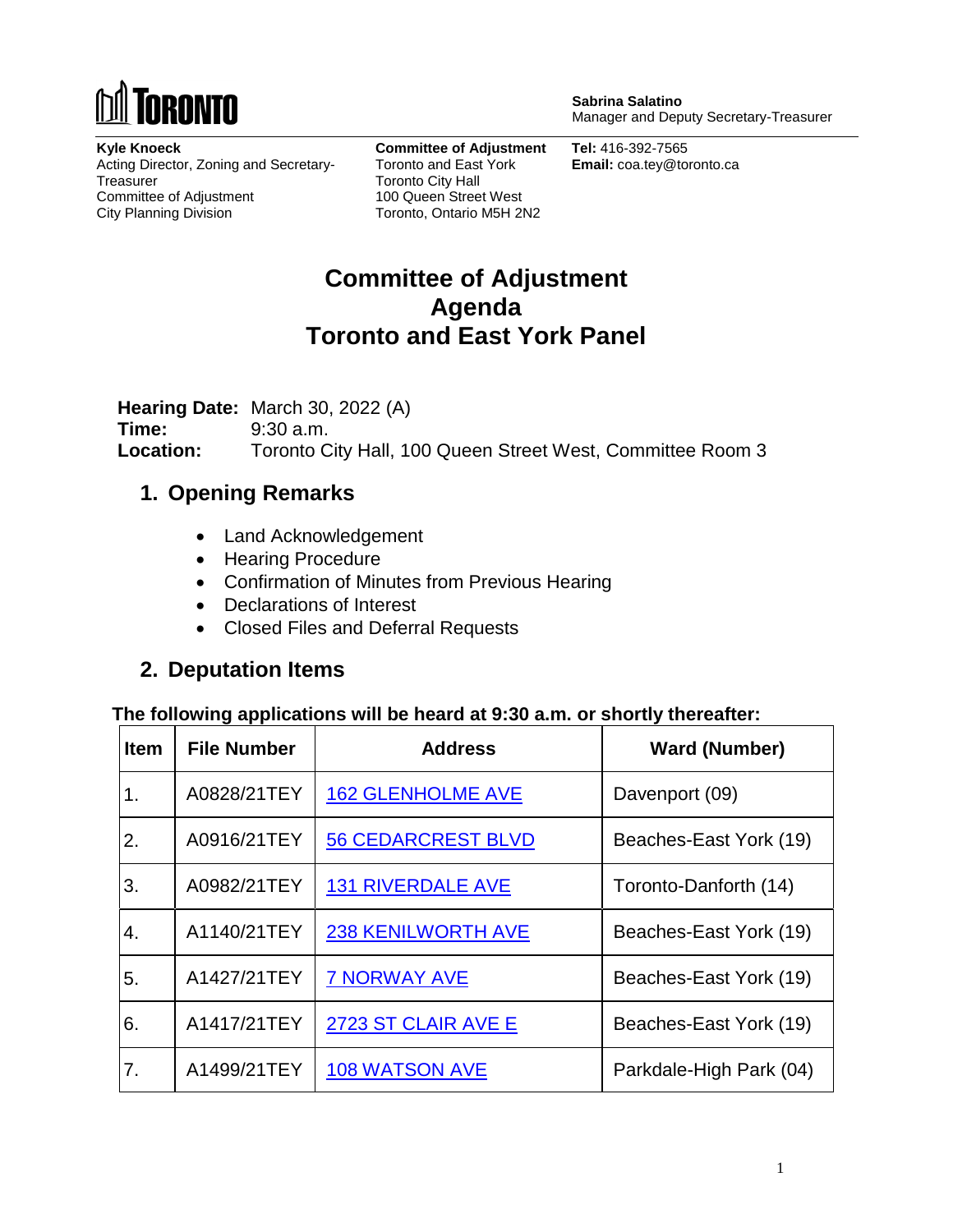| <b>Item</b> | <b>File Number</b> | <b>Address</b>             | <b>Ward (Number)</b>     |
|-------------|--------------------|----------------------------|--------------------------|
| 8.          | A1505/21TEY        | <b>457 QUEEN ST E</b>      | Toronto Centre (13)      |
| 9.          | A1507/21TEY        | <b>30 ELLERBECK ST</b>     | Toronto-Danforth (14)    |
| 10.         | A1509/21TEY        | <u>133 ARUNDEL AVE</u>     | Toronto-Danforth (14)    |
| 11.         | A1510/21TEY        | <b>196 MARGUERETTA ST</b>  | Davenport (09)           |
| 12.         | A1518/21TEY        | <b>155 SPRINGHURST AVE</b> | Parkdale-High Park (04)  |
| 13.         | A1525/21TEY        | <b>65 MARGUERETTA ST</b>   | Davenport (09)           |
| 14.         | A1526/21TEY        | <b>103 PEARSON AVE</b>     | Parkdale-High Park (04)  |
| 15.         | A1527/21TEY        | 269 GRACE ST               | University-Rosedale (11) |
| 16.         | A1532/21TEY        | 63 PEARS AVE               | University-Rosedale (11) |
| 17.         | A1535/21TEY        | 2 JUDITH DR                | Toronto-Danforth (14)    |
| 18.         | A1540/21TEY        | 885 PAPE AVE               | Toronto-Danforth (14)    |
| 19.         | A1542/21TEY        | <b>20 RAINSFORD RD</b>     | Beaches-East York (19)   |
| 20.         | A1544/21TEY        | 101 BELSIZE DR             | Toronto-St. Paul's (12)  |

#### **RECESS**

# **The following applications will be heard at 2:00 p.m. or shortly thereafter:**

| <b>Item</b> | <b>File Number</b> | <b>Address</b>         | <b>Ward (Number)</b>    |
|-------------|--------------------|------------------------|-------------------------|
| 21.         | A1545/21TEY        | <b>50 WROXETER AVE</b> | Toronto-Danforth (14)   |
| 22.         | A1547/21TEY        | 213 LOGAN AVE          | Toronto-Danforth (14)   |
| 23.         | A1548/21TEY        | 10 LARK ST             | Beaches-East York (19)  |
| 24.         | A1551/21TEY        | 12 LEROY AVE           | Toronto-Danforth (14)   |
| 25.         | A1552/21TEY        | <b>189 COWAN AVE</b>   | Parkdale-High Park (04) |
| 26.         | A0002/22TEY        | 96 GARDEN AVE          | Parkdale-High Park (04) |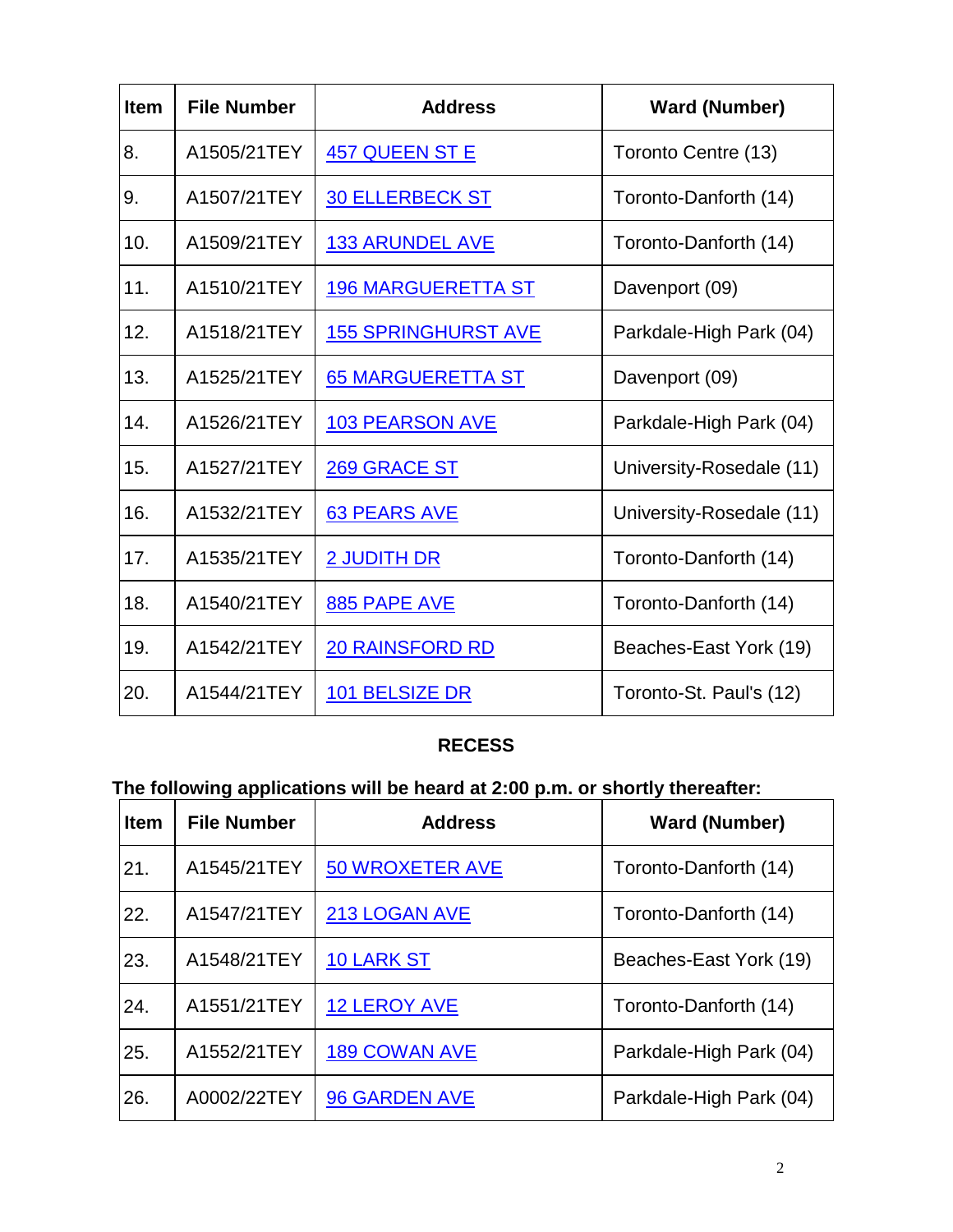| <b>Item</b> | <b>File Number</b> | <b>Address</b>              | <b>Ward (Number)</b>   |
|-------------|--------------------|-----------------------------|------------------------|
| 27.         | A0006/22TEY        | <b>19 MILLBROOK CRES</b>    | Toronto-Danforth (14)  |
| 28.         | A0007/22TEY        | <b>706 RICHMOND ST W</b>    | Spadina-Fort York (10) |
| 29.         | A0009/22TEY        | <b>2 PRESTEIGN AVE</b>      | Beaches-East York (19) |
| 30.         | A0011/22TEY        | 744 BROCK AVE               | Davenport (09)         |
| 31.         | A0013/22TEY        | <b>18 QUEEN VICTORIA ST</b> | Toronto-Danforth (14)  |
| 32.         | A0015/22TEY        | <b>1173 DUNDAS ST E 216</b> | Toronto-Danforth (14)  |

#### **The following applications will be heard at 3:30 p.m. or shortly thereafter:**

| <b>Item</b> | <b>File Number</b> | <b>Address</b>          | <b>Ward (Number)</b>    |
|-------------|--------------------|-------------------------|-------------------------|
| 33.         | A0025/22TEY        | <b>47 CARRICK AVE</b>   | Davenport (09)          |
| 34.         | A0018/22TEY        | <b>112 FERRIER AVE</b>  | Toronto-Danforth (14)   |
| 35.         | A0024/22TEY        | <b>219 AVA RD</b>       | Toronto-St. Paul's (12) |
| 36.         | A0026/22TEY        | 218 VESTA DR            | Toronto-St. Paul's (12) |
| 37.         | A0029/22TEY        | <b>10 CHURCHILL AVE</b> | Davenport (09)          |

### **The following applications will be heard at 4:30 p.m. or shortly thereafter:**

| <b>Item</b> | <b>File Number</b>                        | <b>Address</b>                                | <b>Ward (Number)</b>   |
|-------------|-------------------------------------------|-----------------------------------------------|------------------------|
| 38.         | B0028/21TEY<br>A0344/21TEY<br>A0345/21TEY | <b>142 BALSAM AVE</b><br>(PART 2)<br>(PART 1) | Beaches-East York (19) |
| 39.         | B0086/21TEY<br>A1083/21TEY<br>A1084/21TEY | <b>19 DUNKIRK RD</b><br>(PART 1)<br>(PART 2)  | Beaches-East York (19) |
| 40.         | B0108/21TEY                               | <b>82 WINEVA AVE</b>                          | Beaches-East York (19) |
| 41.         | A0906/21TEY                               | <b>25 ST CLARENS AVENUE</b>                   | Davenport (09)         |
| 42.         | A1348/21TEY                               | <b>240 WESTMOUNT AVENUE</b>                   | Davenport (09)         |